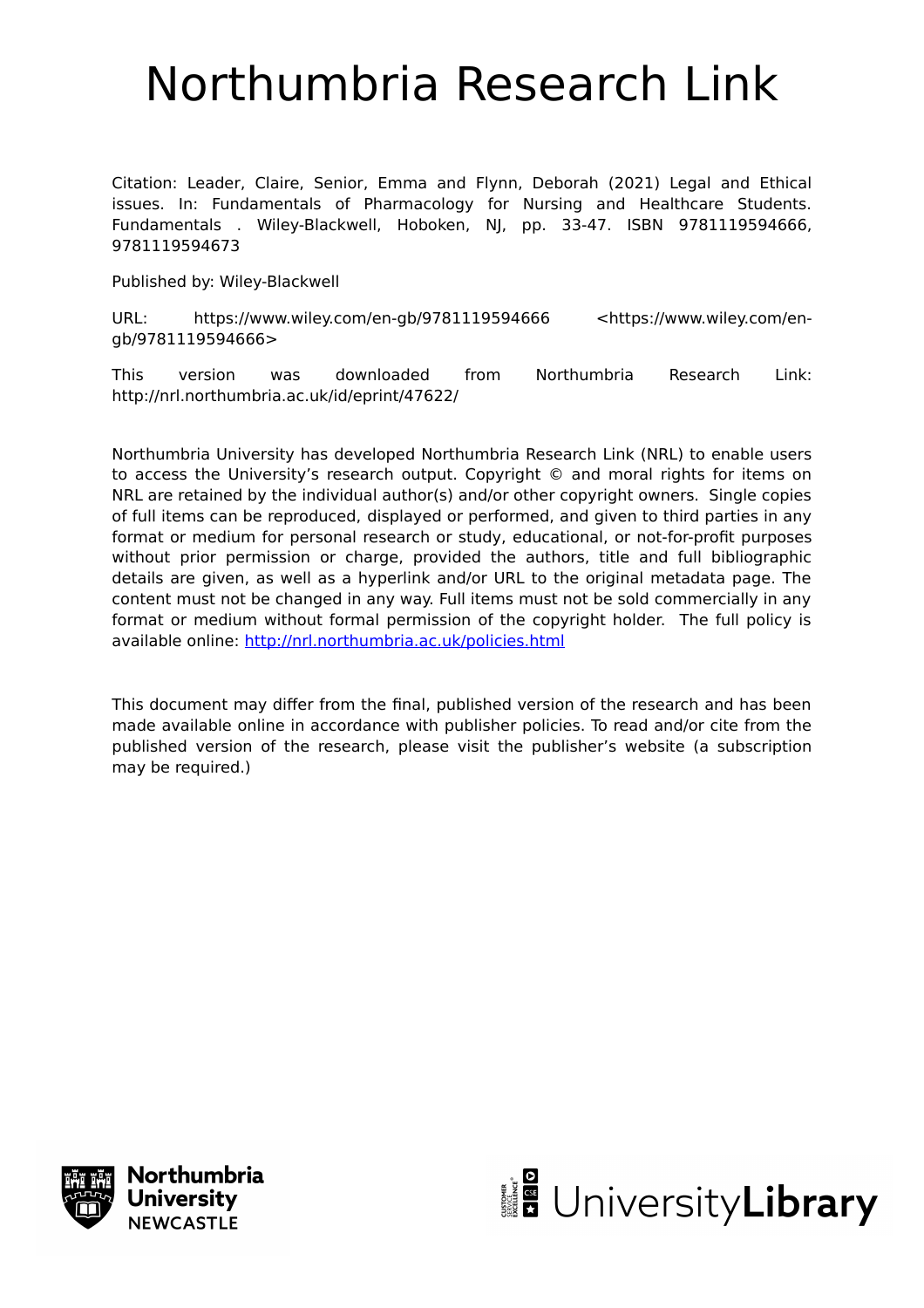# **Chapter 3**

# Legal and ethical issues

# Claire Leader, Emma Senior and Deborah Flynn

## **Aim**

The aim of this chapter is to examine the legal and ethical considerations that are related to pharmacology and medicines management in contemporary healthcare settings.

# Learning outcomes

By the end of this chapter, the reader will be able to:

- **1.** Define commonly used legal and ethical concepts
- **2.** Identify situations where legal and ethical considerations are required to make defensible decisions
- **3.** Explain how legal and ethical considerations influence the decision-making process
- **4.** Apply legal and ethical considerations to a variety of scenarios likely to be encountered in modern healthcare settings

# Test your knowledge

- **1.** According to UK law, what must be established in order to prove a case of negligence?
- **2.** Can a wife consent to treatment on behalf of their husband who lacks capacity?
- **3.** What is the meaning of beneficence in relation to ethics?
- **4.** Can healthcare professionals provide treatment for children without the consent of their responsible parent in an emergency situation?
- **5.** What is a professional body's primary function?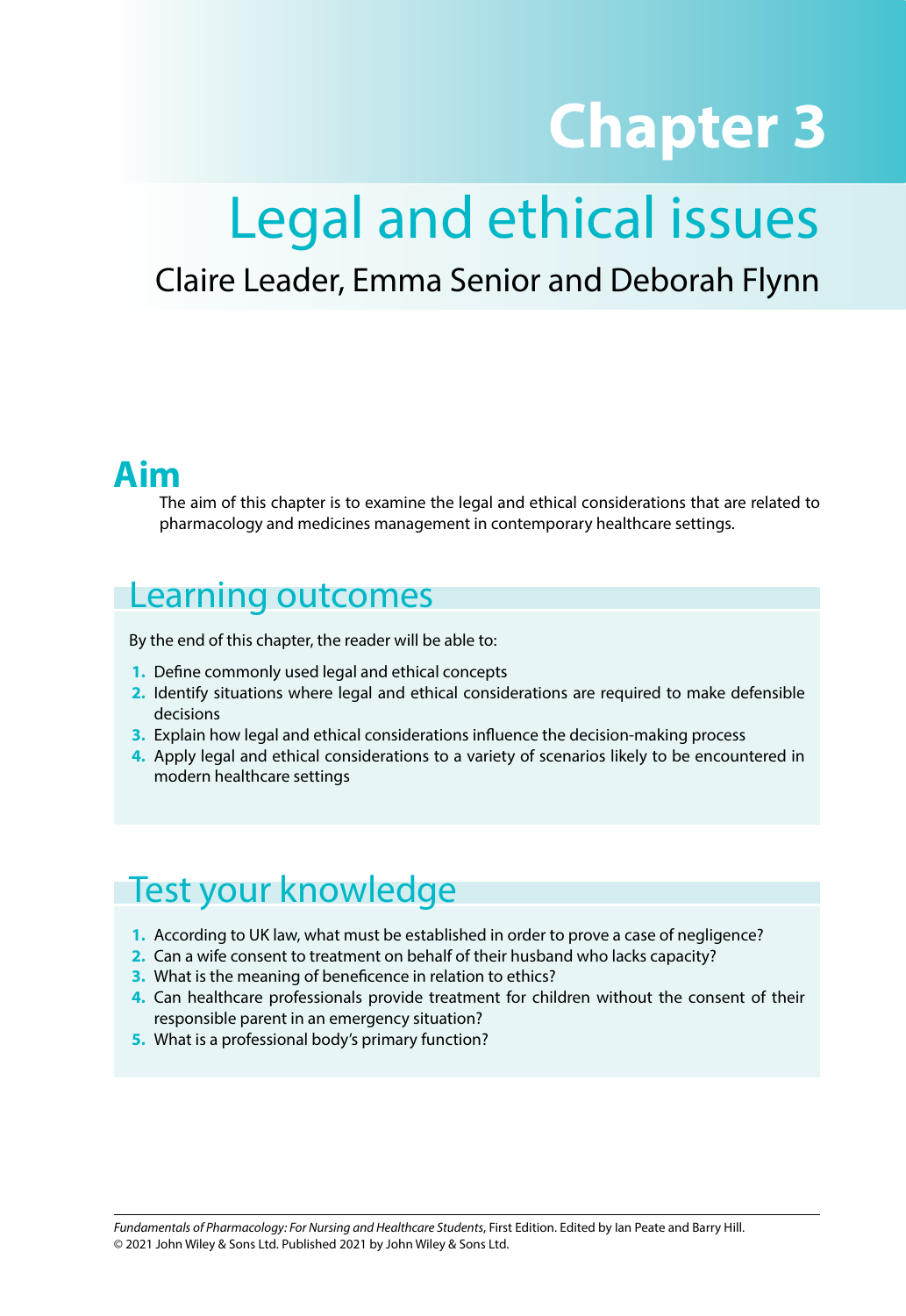#### **Introduction**

This section will introduce readers to fundamental ethical principles relating to nursing and healthcare, as well as some of the key legal concepts with which healthcare professionals should become familiar in order to ensure that decisions around pharmacology have a legal and ethical basis.

Any decisions made about pharmacology require consideration of various issues: what you are legally obliged to do, what you are professionally guided to do and what is in the best interests of the person within the situation. In practice, the three usually exist together; but before considering them as a whole, let's start with the fundamentals and look at them separately.

This chapter will consider the three components that underpin high-quality decision-making in pharmacology:

- the law
- ethical principles and theories
- regulatory bodies.

#### **The law**

Laws exist to protect patients and the public. Recent years have seen changes in the culture within healthcare in the United Kingdom (UK), with a notable rise in litigation. Unlike some countries, where there is a 'no-blame' process for medico-legal cases, the UK system operates a 'fault criterion' whereby fault has to be established for the complainant to prove a case. Clinical negligence claims quadrupled between 2007 and 2017 (National Health Service Improvement (NHSI), 2019) leading to an exponential growth in the number of cases involving healthcare professionals who are forced to defend their practice in a court setting. Failing to monitor a particular drug therapy, failure to recognise the prescription of a contraindicated drug, failure to warn patients of adverse effects and neglecting to protect a patient from harm are all examples of pharmacology cases whereby blame could be laid. As our professional remit grows, so does the legal expectation. Given the amount of resources and information health professionals have access to, the defence of lack of knowledge is wholly insufficient.

Laws originate from two sources: Common Law, sometimes referred to as 'Case' Law, and Statute Law known as 'Acts of Parliament'.

Common Law or Case Law refers to cases that are tried in courts of law, whereby a judge will give rule to a set of legal precedents. Common Law is constantly changing due to the ways in which judges interpret the law and use their knowledge of legal precedent and common sense as well as applying the facts of the case. Common Law safeguards that the law remains common throughout the land, and can be divided into either Criminal or Civil Law.

Statute Law or Acts of Parliament is law which is written down and codified into law. Acts begin as bills which then become Acts once the bills have been heard and possibly amended in the House of Commons and House of Lords before receiving 'Royal Assent'. The Acts can either be private or public. Private Acts may apply to detailed locations within the UK or they may grant specific powers to public bodies, such as local authorities. Public Acts are the laws that affect the whole of the UK or one or more of its constituent countries: England, Wales, Scotland and Northern Ireland.

Healthcare and the law in the UK are strongly entwined. The laws created to protect the health of an individual can be seen when under the care of the hospital and its medical team, through to public health and the legal requirements of health and safety. Across the UK, the laws and charters that exist have been created to ensure that the rights and health interests of the individual are protected throughout the duration of their medical care. Healthcare professionals therefore have a legal duty to act with reasonable care when providing services. This 'Duty of Care' is defined as a 'legal obligation imposed on individuals or organisations that they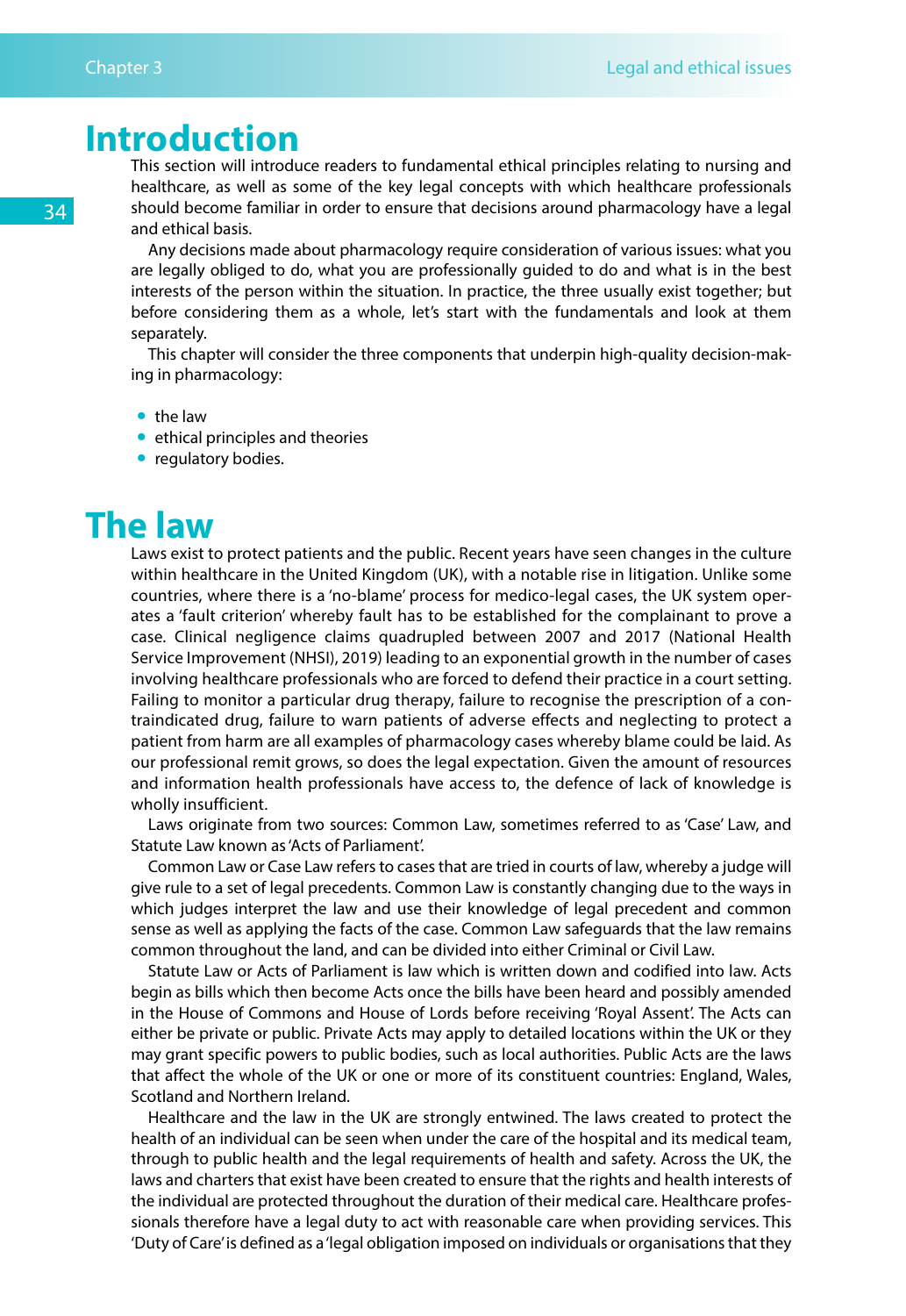# Clinical considerations: The Bolam test

The majority of litigation in relation to medical malpractice comes under the category of negligence.

When considering cases of clinical negligence, courts will assess whether the health professional or organisation in question acted in line with the practice accepted as proper by a body of health professionals specialising in the specific field under scrutiny. This is known as the 'Bolam' test. The case (Bolam v Friern Hospital Management Committee, 1957), involved a patient who had suffered a fractured hip during electroconvulsive therapy (ECT). No relaxant or other restraint had been given to the patient in preparation for the treatment. The case explored this, along with the information the patient had been offered. The question was asked of a group of similar professionals and it was assessed that the practitioner had not been negligent as he had acted in accordance with accepted practice at that time. This set the standard and the Bolam test is now utilised in cases of negligence as a benchmark for whether the professional concerned acted in a reasonable manner. However, a judge can still make the assessment that the body of opinion is not reasonable.

There are several Acts or Laws that affect the provision of medicines which are illustrated on this timeline (see Figure 3.1).



**Figure 3.1** Acts or laws affecting the provision of medicines.

### **Ethical principles and theories**

Making ethical decisions is about deciding on the right way to act in a given situation; this is underpinned by the moral values held by an individual or group. In 1979, Beauchamp and Childress (2009) developed a four-point theoretical framework to be used as a method of analysing ethical dilemmas in clinical medicine. The framework included beneficence, nonmaleficence, autonomy and justice. These principles remain in healthcare along with the addition of a further two principles. Today the following ethical principles apply:

- beneficence
- non-maleficence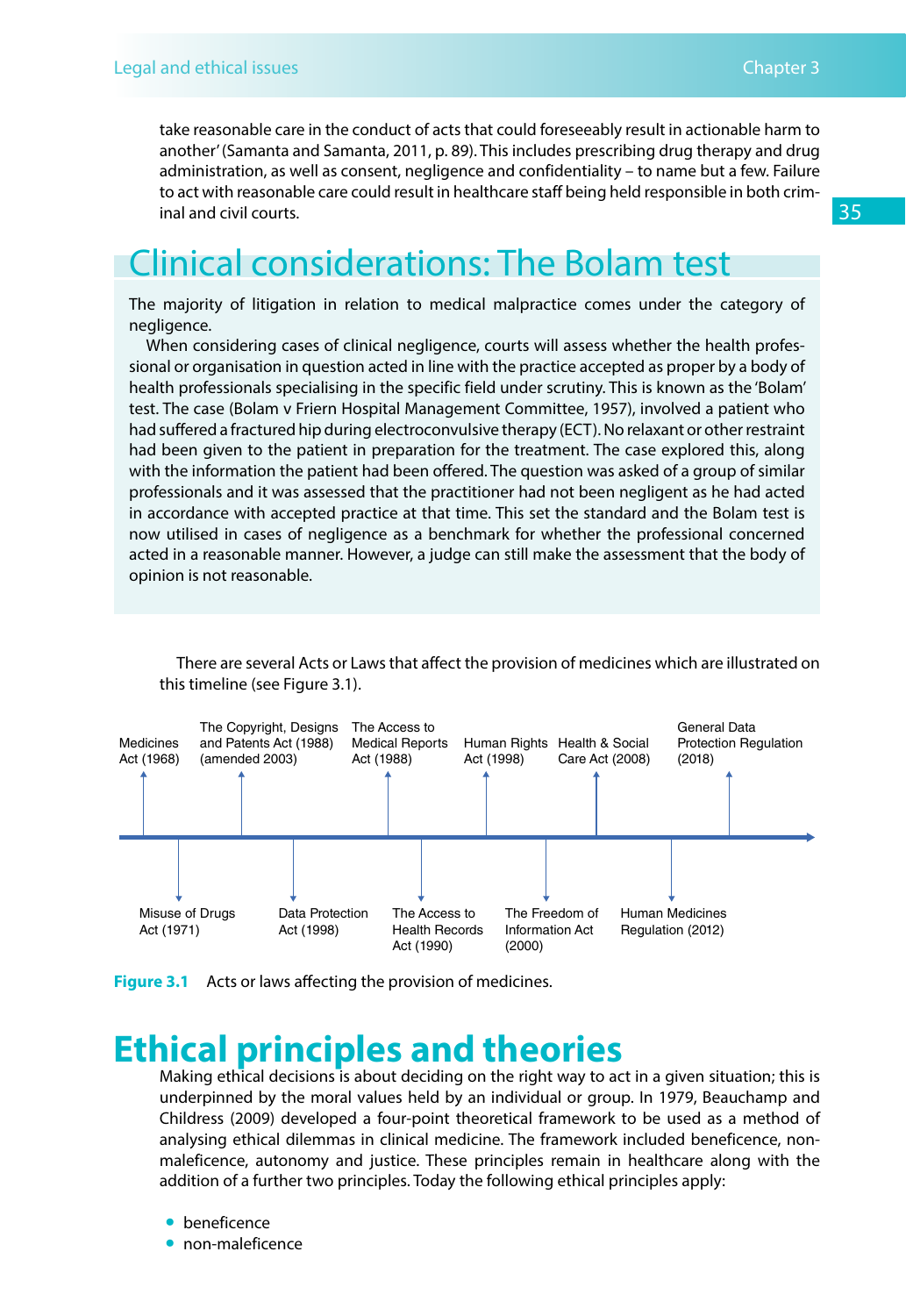- autonomy
- justice
- veracity
- fidelity.

The principles outlined here are commonly felt to underpin judgments that health professionals believe to be right. First, *beneficence,* whereby we should endeavour to do good. This extends to protecting others and defending their rights, preventing harm and helping others. It is argued by some, such as Pellegrino (1988), that beneficence is the only fundamental principle within healthcare ethics and that the sole purpose of medicine should be to heal. By this assumption, medicines such as contraception, and treatments for conditions such as infertility, erectile dysfunction or aesthetics, could fall beyond its purpose. However, the notion of 'healing' is complex and dynamic, referring to more than just the rectifying of an immediate physical ailment or condition. Contraception, fertility treatment and plastic surgery support health and wellbeing in a myriad of direct and indirect ways, physically as well as psychologically, which is why the endeavour of beneficence is not as straight forward as it would first appear.

In practice, in order to do good, medical interventions and treatments can often carry a risk of harm and therefore require justification. *Non-maleficence* means that by our actions, we should do others no harm. The principle of non-maleficence therefore cannot be absolute and must be balanced against beneficence. For example, when treating patients with cytotoxic chemotherapy drugs for cancer, we balance beneficence (the potential to do good and eradicate the cancer) against non-maleficence and the risk of the chemotherapy itself to cause the patient's condition to deteriorate, possibly leading to death.

It is also generally believed that people should have the right to make decisions about what is right for them, provided they have sufficient capacity or understanding to do so. This principle is a respect for the *autonomy* of the individual and relates to enabling patients to make self-determined decisions regarding their care. Consent to treatment is a fundamental component of ethical patient care in addition to a legal requirement. It involves a genuine agreement (verbal or written) to receive treatment under circumstances where the patient has been assessed as competent, has been fully informed and where there is no undue pressure exerted (Herring, 2018). Beauchamp and Childress (2009) have argued that no decision can be truly autonomous, as patients rarely have the relevant knowledge to hold a full understanding of treatment options and, as such, are vulnerable to the coercion of health professionals who feel that they are best placed to make decisions in the interests of their patients (paternalism). However, increasingly patient groups have sought to increase autonomy for patients through changes in policies and practices which decrease the potential for coercion and increase patients' freedom to act (Williamson, 2010). An example of this has been seen in recent years, as a greater emphasis has been placed on models of shared decision-making between health professionals and patients. The shared decision-making approach seeks a balance between paternalistic care and the informed consent approach. Paternalistic care is where decisions about care are made by health professionals (predominantly doctors) and patients passively receive the care prescribed. This model does not factor in patients' own values and beliefs and can lead to patients feeling greater distress where there is a negative outcome (Stewart and Brown, 2001). The informed consent approach offers patients greater responsibility and will often involve health professionals offering patients all of the information required and then leaving them to make the decision unsupported. This can lead to patients feeling abandoned and unsure, creating anxiety and distrust (Corrigan, 2003; Deber et al., 2007). The shared decision-making approach involves health professionals and patients working together to devise a plan of care that is in line with the best available evidence as well as the values and beliefs of the individual patient, aligning to the principle of true autonomy.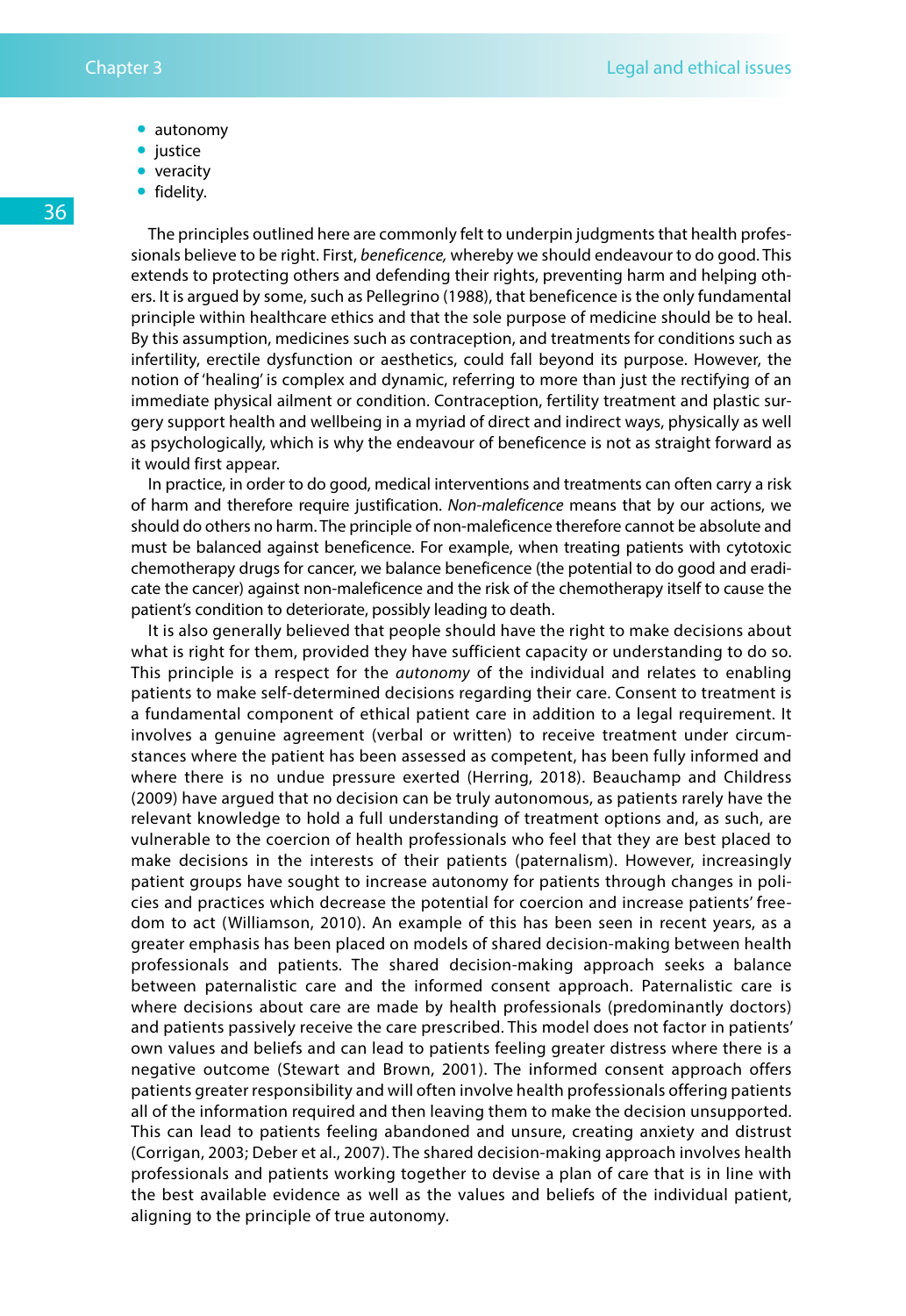#### Clinical considerations

A shared decision-making approach to care has been shown to benefit patients in terms of their active engagement in the treatment plan or taking the prescribed medications (Edwards and Elwyn, 2009). As such, it is an ethical approach to care which has also been shown to reduce the incidences of medico-legal claims where there is a negative outcome (Studdert et al., 2005). As health professionals, we should always aim to fully involve patients in decisions about drug treatments to maximise engagement and increase the potential for success.

Health professionals also abide by the principle of *justice,* which is the belief that people should be treated fairly, equally and reasonably. At its heart, justice is about equality; but how equality is determined can be ambiguous and problematic in healthcare. An example of the difficulties posed within this principle is often seen in relation to the fair and equal distribution of resources: 'distributive justice'. A drug for a specific condition may be available within one healthcare trust but the same drug is not available to patients with the same or similar condition in another trust. Sometimes colloquially labelled the 'postcode lottery', this occurs as a result of differing priorities for resources among those who make difficult commissioning decisions about resources on a local level.

Health professionals should also be honest and tell the truth to enable someone to have the full information relevant to them in order to make full rational choices about their care. This is known as *veracity* and involves conveying accurate and objective information to the patient. Giving patients full information regarding treatment options is the most common application of the veracity principle. Disclosures of medication errors are also an obvious example of veracity, and the recent introduction of the 'Duty of Candour' guidance for health professionals (NMC and GMC, 2015) highlights the importance of the veracity principle. Informing patients when something has gone wrong, apologising, and offering a remedy are measures that are advised by Sir Robert Francis in his report on the failings of the Mid-Staffordshire Health Trust (2013). Francis (2013) stated that candour and transparency are key components of a safe and effective culture for patient care. However, in reality, true veracity is a complex notion. Returning to the example of the drug that is available in one health trust and not another, health professionals engage in such rationing 'inconspicuously' (Williamson, 2010, p. 201) without necessarily informing patients that they are being denied something that could benefit them. Aside from the greater ethical issues concerned with who makes the decisions and how they are implemented, there is the more immediate concern relating to veracity and the decision on whether to inform patients.

Finally, the principle of *fidelity* requires the act of loyalty and trustworthiness; it involves keeping our promises, performing our duties and doing what is expected of us within our relationships with patients. This principle can be conflicted where the health professional's loyalty or obligation may be torn between their patients and colleagues or the organisation for which they work. Conflict may also arise as a result of the patient lacking capacity to make an informed choice and the health professional being compelled to override the wishes of their patient in their best interests.

# Clinical considerations: Consent to treatment (adults)

Adults with capacity: The authority to treat comes solely from the patient. According to UK law, consent by proxy is not permitted for the care or treatment of adults who have the capacity to make an informed decision.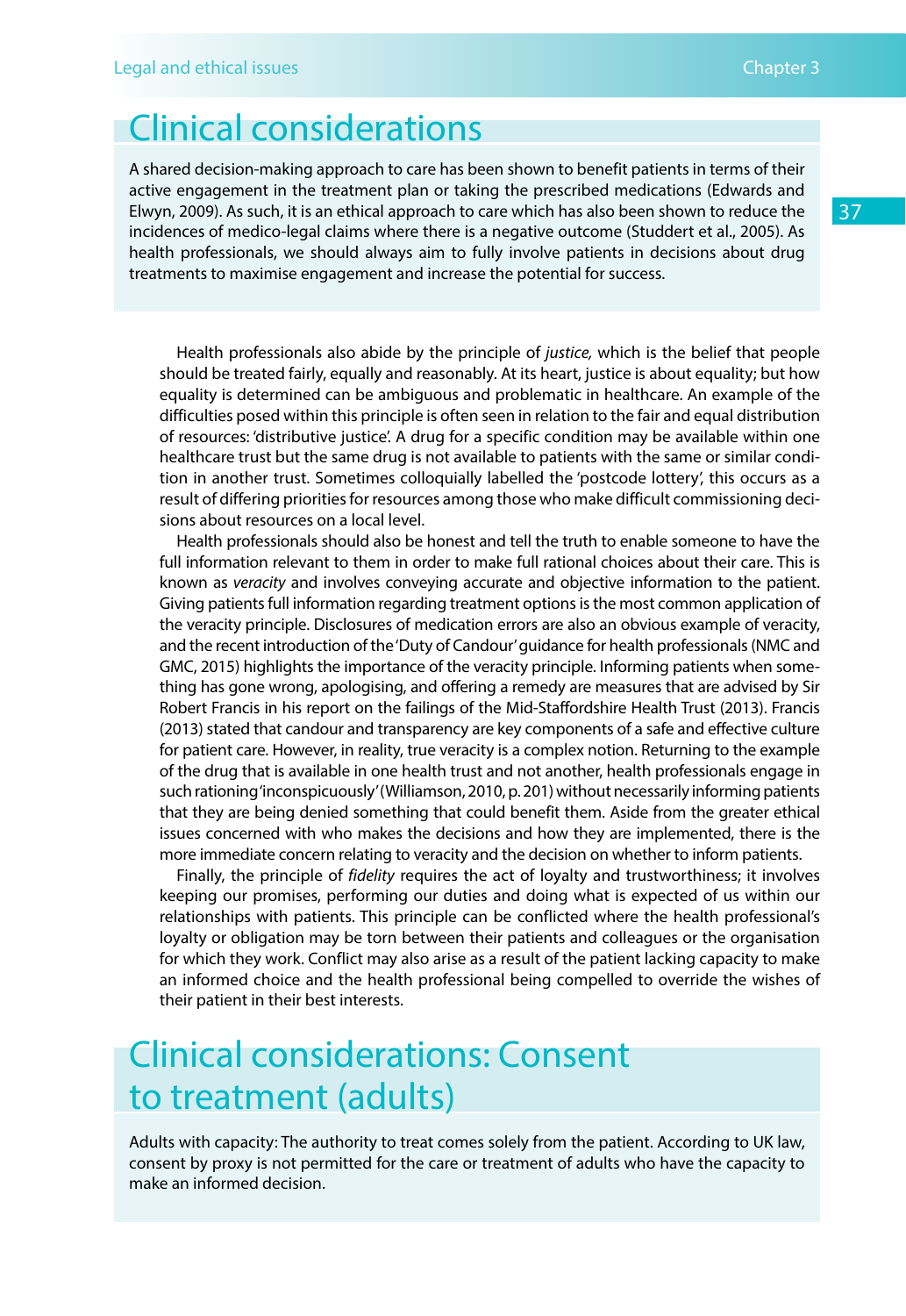Adults lacking capacity: Where a patient does not have the mental capacity to make an informed decision regarding their care due to an impairment or disturbance to the functioning of the mind – e.g. acute confusional state, dementia, brain injury, being unconscious – then under the Mental Capacity Act (MCA, 2005) the health professional can decide upon the treatment that is deemed in the best interests of the patient without the consent of the next of kin.

Section 3(1) of the MCA (2005) sets out the following benchmarks by which to assess an adult's capacity:

- **a.** If they are unable to understand the information given to them relating to the decision.
- **b.** They are unable to retain the information.
- **c.** They are unable to weigh the information as part of the decision-making process.
- **d.** They are unable to communicate their decision.

When ethical dilemmas in practice are met, consideration needs to be given to which principles are in conflict to then consider which is more important. In helping to resolve ethical dilemmas, ethical theories are called upon. Several exist, including:

- utilitarian/consequentialism
- deontological ethics
- virtue ethics
- nursing ethics.

Utilitarian or consequentialism theory considers the rightness of an act as that which, when considering the costs and benefits, creates the greatest good for the greatest number. For example, the issue of immunisation is currently a controversial one with a minority of parents deciding to opt out of immunisation programs for their children. This puts children and other vulnerable members of society at risk of developing some diseases that were previously eradicated in the UK, e.g. measles (Public Health England, 2019), with the associated implications to the individuals, wider society and to the health service. The utilitarian perspective would be that all eligible children should be immunised irrespective of the views/wishes of their parents. Utilitarianism would not be concerned with the autonomy of the individual (the right to not give consent to the vaccine) as this is arguably in conflict with the greater good.

# Clinical considerations: Consent to treatment – children

Sixteen to seventeen-year-olds with capacity: According to Section 8(1) of the Family Law Reform Act (1969), consent can be sought from the child for medical and dental treatment. However, those with parental responsibility may still consent on the child's behalf.

Sixteen to seventeen-year-olds lacking capacity: Anyone with parental responsibility can consent on behalf of a child who lacks capacity. In situations where those with parental responsibility do not consent to treatment, but where treatment is felt to be in the best interests of the child, a court order may be obtained. In an emergency situation, treatment may still be provided without parental consent where it is deemed a necessity (Glass v UK, 2004).

Under sixteenyears of age: An assessment of the child relating to 'Gillick' competence (Gillick v West Norfolk and Wisbech Area Health Authority, 1985) would determine whether the child has sufficient maturity and understanding of what is involved to enable them to make a decision to consent to treatment or not.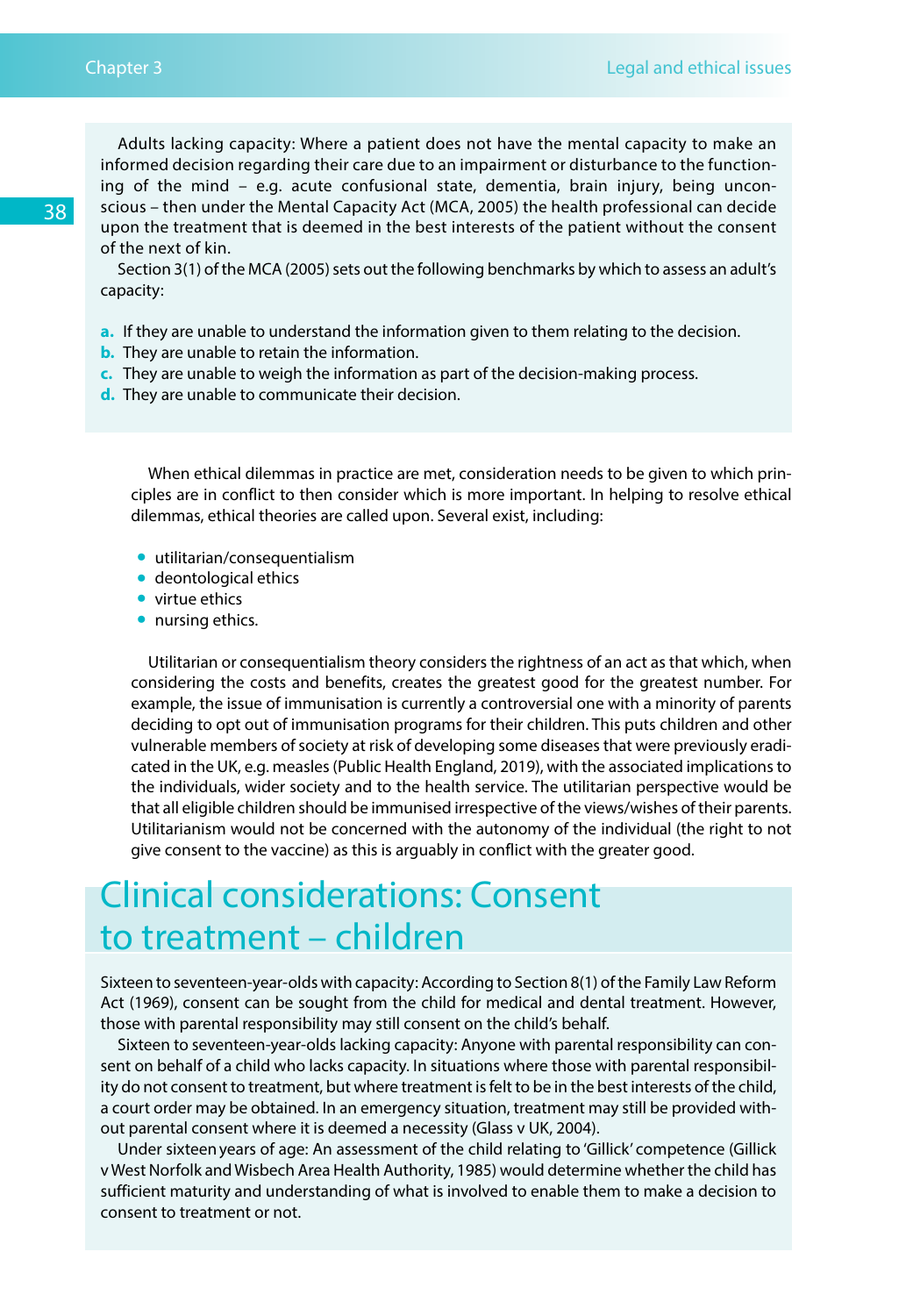Deontological ethics, or deontology, is an approach to ethics that determines goodness or rightness from examining acts rather than the consequences of the act as in utilitarianism. Deontologists look at rules and duties. For example, the act may be considered the right thing to do even if it produces a bad consequence, if it follows the *rule* that 'one should do unto others as they would have done unto them'. According to deontology, we have a *duty* to act in a way that does those things that are inherently good as acts. In this approach, the duty of care to the individual takes priority over any other considerations. Going back to our example of immunisations, children are, in reality, not forced to have immunisations where parents have opted out. Health professionals have a duty to ensure that any care given is consented to (within the parameters of the MCA 2005 as outlined above). Without this consent we cannot inject a live vaccine into a child no matter what the potential implications might be for wider society. So the act itself is good (abiding by rules of consent), but the consequence may be a negative one (the child contracting measles and passing this on to others). For deontologists, the ends or consequences of our actions are not important, nor are our intentions. Duty is the key consideration. However, it is not always clear what one's duty is. While we may agree that our duty is to 'do no harm', there will be instances where health professionals will have to override this with their duty of care.

Virtue ethics focuses on how we ought to behave, and how we should think about relationships, rather than providing rules or formulas for ethical decision-making. It considers the virtues a 'good' person would have: honesty, compassion, generosity and courage, for example (Velasquez et al., 1988). With the common good in mind, these virtues will be applied to actions and decisions. A group of virtues can be accredited to particular roles or professions, and it could be argued that nurses are attracted to the profession because they already function according to these virtues.

This leads us to nurse ethics. The focus of nursing ethics is on developing a caring relationship and seeking a collaborative relationship with the person. Recently, care, compassion, courage, communication, commitment and competence (the 6 Cs Department of Health, 2012) have been highlighted as the required virtues of nurses. Common themes of nursing ethics emphasise respect for the autonomy of the individual and maintaining the dignity of the client by promoting choice and control over their environment.

What is deemed to be right is not therefore bound by absolute rules or duty, or purely the greatest good, but also considers the virtues that individuals and society value. The ethical views held by society affect healthcare laws and how they are implemented. As society's moral values alter, legislation follows. An example of this was in 1967 when UK society's beliefs changed regarding abortions. It became largely accepted that in some cases they were necessary for saving women's lives as well as reducing the potential for suffering (psychologically as well as physically) of the woman and her pre-existing family, and so the Act was introduced (Abortion Act, 1967).

#### **Regulatory bodies**

In order to practice, healthcare professionals are aligned to a regulatory body such as the Nursing and Midwifery Council (NMC) or the Health and Care Professions Council (HCPC). The purpose of a regulatory body is primarily to protect the public, and as such they are established and based upon a legal mandate. Their function is regulatory and to impose requirements, restrictions and conditions – as well as offering a means of support and guidance to professionals. They also set standards in relation to practice activities, securing compliance and enforcement of their practitioners. Regulatory bodies have traditionally provided their practitioners with ethical guidance in the form of a 'code' or an 'oath', such as the NMC Code of Conduct (2018) or the Hippocratic Oath for doctors. A word of caution though; codes such as the NMC Code of Conduct (2018) could be viewed as merely being concerned with specifying rules of responsibility and conduct rather than focusing specifically on ethics.

Within healthcare, regulatory bodies have a duty to protect, promote and maintain the health and safety of the public. They do this by ensuring proper standards are in place in order to practice. Such standards define the overarching goals and the expected role and duties of their practitioners through listing the obligations associated with their individual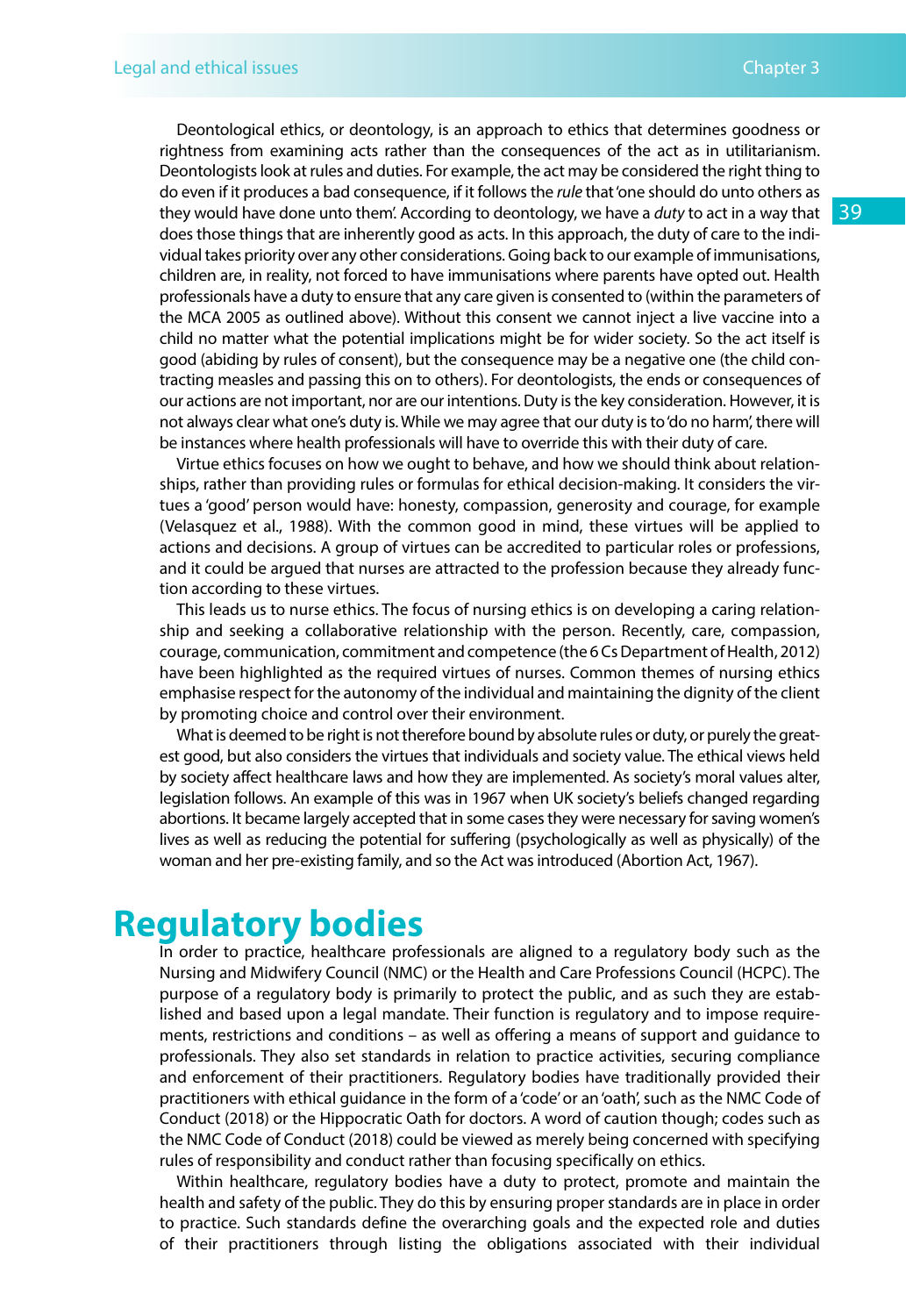responsibilities and skill set. The overarching goals are aspirational and represent an optimal position ethically, thus encouraging the individual to strive towards the optimal position. Healthcare professionals, like the public and their patients, possess their own values and beliefs which in turn influence their practice.

Imagine yourself working in a very busy gynaecological outpatients and you are required to administer mifepristone (medically induced abortion) to a young intravenous drug user (IVDU), currently sofa surfing among friends. Your service user is advised to return in between 24 and 48hours for the second medication – misoprostol, to complete the treatment. She does not return. You notice certain client groups tend not to return to the clinic and you begin to think about why this is the case, using the principles of ethical professional practice, beneficence (do good) and non-maleficence (do no harm).

Within this scenario, there is a possibility the service user's care has been affected by the healthcare professionals implicit bias (IB) towards certain social groups. Several authors have emphasised that a well-meaning, egalitarian (fair) minded individual can have implicit biases which demonstrate the imbalance between their unconscious ways of thinking and how they explicitly perceive themselves treating people (Fitzgerald and Hurst, 2018; Lang et al., 2016). The elements of IB are one's perceived stereotypes (a mental picture of what one thinks, knows and expects) and prejudices (feelings) associated with certain categories of people, learnt through a shared culture, which over time slips into one's unconsciousness, which means it is hidden (Lang et al., 2016). As Stone and Moskowitz (2011) explained, this means the healthcare professionals are unaware of their biases, which impacts on the quality of care delivered, seen in how they may judge and behave towards particular groups (Kelly and Roedderts, 2008). Merino et al. (2018) highlighted over 60% of healthcare professionals harbour variants of IB towards marginalised/vulnerable groups. Examples of vulnerable or marginalised groupings can be based on: gender, age weight, homelessness, ethnicity, immigration status, socio-economic status, educational achievement, mental ill-health, sexual orientation, IVDUs, disabilities and social circumstances – or anyone rendered vulnerable in certain situations (Fitzgerald and Hurst, 2018).

There is a consensus that stereotyping saves cognitive resources in stressful environments, a situation healthcare professionals often find themselves in (Hall, 2017). Drawing on these stereotypes enables the healthcare professional to make timely decisions based on the minimal information available in times of fatigue, tiredness, heavy workload, uncertainty and inadequate support (Stone and Moskowitz, 2011). Nonetheless, it remains that there is a clear link between IB and the quality of care delivered and how it potentially influences the healthcare professionals ability to engage in person-centred care (Merino et al., 2018). Fitzgerald and Hurst (2018) stated that a healthcare professionals IB behaviour towards marginalised groups can impact on the service user's access to healthcare service by producing false diagnoses, nonreferral to appropriate services, limiting treatment options or withholding of treatment. Goyal et al. (2015) detailed how IB may have contributed to the creation of health disparities, as African-American children were less likely to receive adequate pain management post-appendectomy than their white counterparts. IB influences within clinical interactions can leave the service user feeling uncomfortable as they pay attention to the healthcare professionals nonverbal mannerisms, such as eye contact, physical closeness and speech errors which can demonstrate the healthcare professionals dislike or unease of dealing with particular clientele (Stone and Moskowitz, 2011). This in turn may not only impede patient–healthcare professional communication, but may also affect patient concordance and willingness to seek future care.

Puddifoot (2017) highlighted that IB can cause an ethical dilemma, demonstrated earlier, as there is potential to do harm within these client groups through the healthcare professionals judgment and behaviour based on their IB. Positive beneficence requires the healthcare professional to consider benefits for others alongside balancing the risks (Baillie and Black, 2015), which is compromised through the harbouring of IB. Such behaviours are in direct contradiction of the professional regulatory bodies' codes of professional performance; therefore, the healthcare professional should reflect upon how they interact with certain client groups to develop awareness of any implicit biases they may have (Lang et al., 2016). Additionally, Stone and Moskowitz (2011) recommend learning courses to expand the healthcare professionals cultural competence by learning about IB.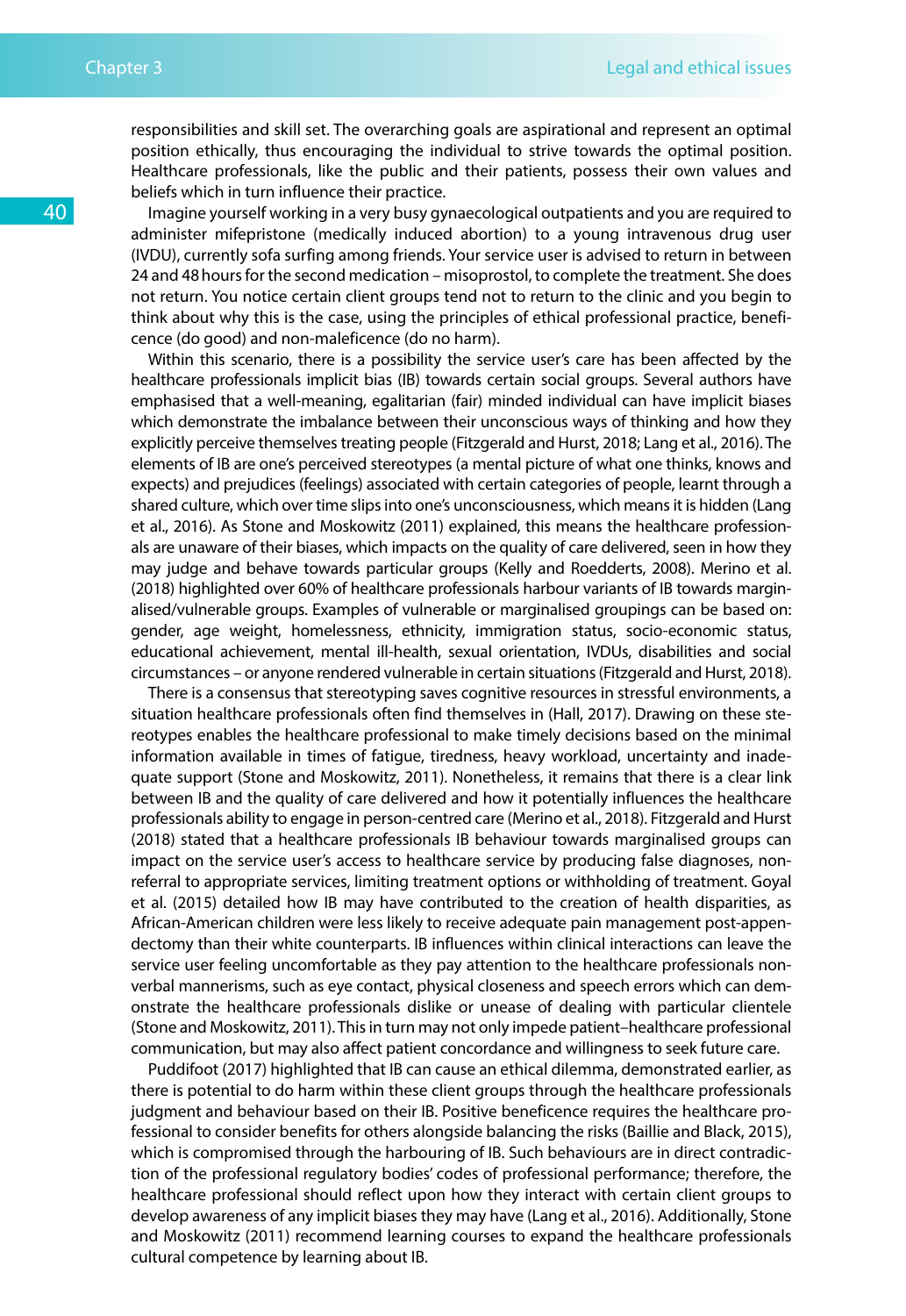There are a number of guidelines set out by various professional bodies in relation to pharmacology. The General Medical Council (GMC) have outlined expectations of doctors' ethical prescribing practices which aim to provide more detailed advice on how to apply ethical principles when prescribing and managing medicines (2013). Additionally, largely in response to the withdrawal of the Medicines Management standards by the NMC (2015), the Royal Pharmaceutical Society and the Royal College of Nursing collaborated in developing the 'Professional Guidance on the Administration of Medicines in Healthcare Settings' (2019). These standards seek to promote patient safety in relation to the administration of medicines by acknowledging the importance of guidance for health professionals that is enabling and supportive while being clear and concise. The document recognises the importance of a commitment to ethics, values and principles which put patients first. It is incumbent upon the individual healthcare professional to ensure that they are familiar with the most current guidance related to their own sphere of practice to ensure that ethical and legal considerations are applied.

### Clinical considerations

All healthcare professionals have a responsibility to ensure that they are familiar with legislation related to the prescribing, storage and administration of medicines within their sphere of practice. A list of key documents that will support you in the development of knowledge in this area is offered in the Further Reading section.

#### **Research**

The legal and ethical standards which govern research into pharmacological treatments are very specific to the context of clinical drug trials. During the Second World War, Jewish prisoners in Nazi concentration camps were used as subjects in medical experiments against their will, leading to permanent disfigurement, disability, trauma and in many cases death. In response to these atrocities, the Nuremberg Code (1947) was developed as international guiding ethical principles for the conduct of research involving human participants. They include principles of informed consent, non-coercion and the right to withdraw, as well as the importance of robust protocols underpinned by beneficence. These principles were later encapsulated within the Declaration of Helsinki (World Medical Association, 2008) and further legislation has evolved to ensure the safety of human participants in clinical trials including: Data Protection Act (2018), Human Tissue Act (2004) and the Medicines for Human Use (Clinical Trials) Regulations (2004) as well as the Human Rights Act (1998).

Research is an important mechanism for healthcare professionals to ensure that the drug treatments we offer patients are thoroughly tested for safety and efficacy. Additionally, there is strong evidence emerging that research-active hospitals have better patient outcomes, highlighting the importance and the responsibility healthcare providers have to offer their service users the opportunity to be involved in clinical trials (Ozdemir et al., 2015). It is essential that legislation enables clinical researchers to conduct clinical trials in the endeavour of medical advancement, while ensuring that participants are fully informed of the potential risks and benefits, are not coerced into consenting to participate, and are aware of their right to withdraw from participating at any time. The guiding principle is that the wellbeing and safety of the participants is paramount and takes priority over any other consideration.

Research Ethics Committees (RECs) have the remit to review any proposed research that involves human participants. Made up of a number of lay-people and professionals experienced in their own field, it is the responsibility of the REC to interrogate the research protocol and to identify any aspects of the research consent and treatment processes which may pose an unacceptable risk to participants or the public. Approval from a REC is essential before a trial can go ahead. As the trial progresses, researchers will also need to seek ethical approval to make any amendments to the protocol, which may be something as minor as a change of wording within a participant information sheet, to something more substantial such as a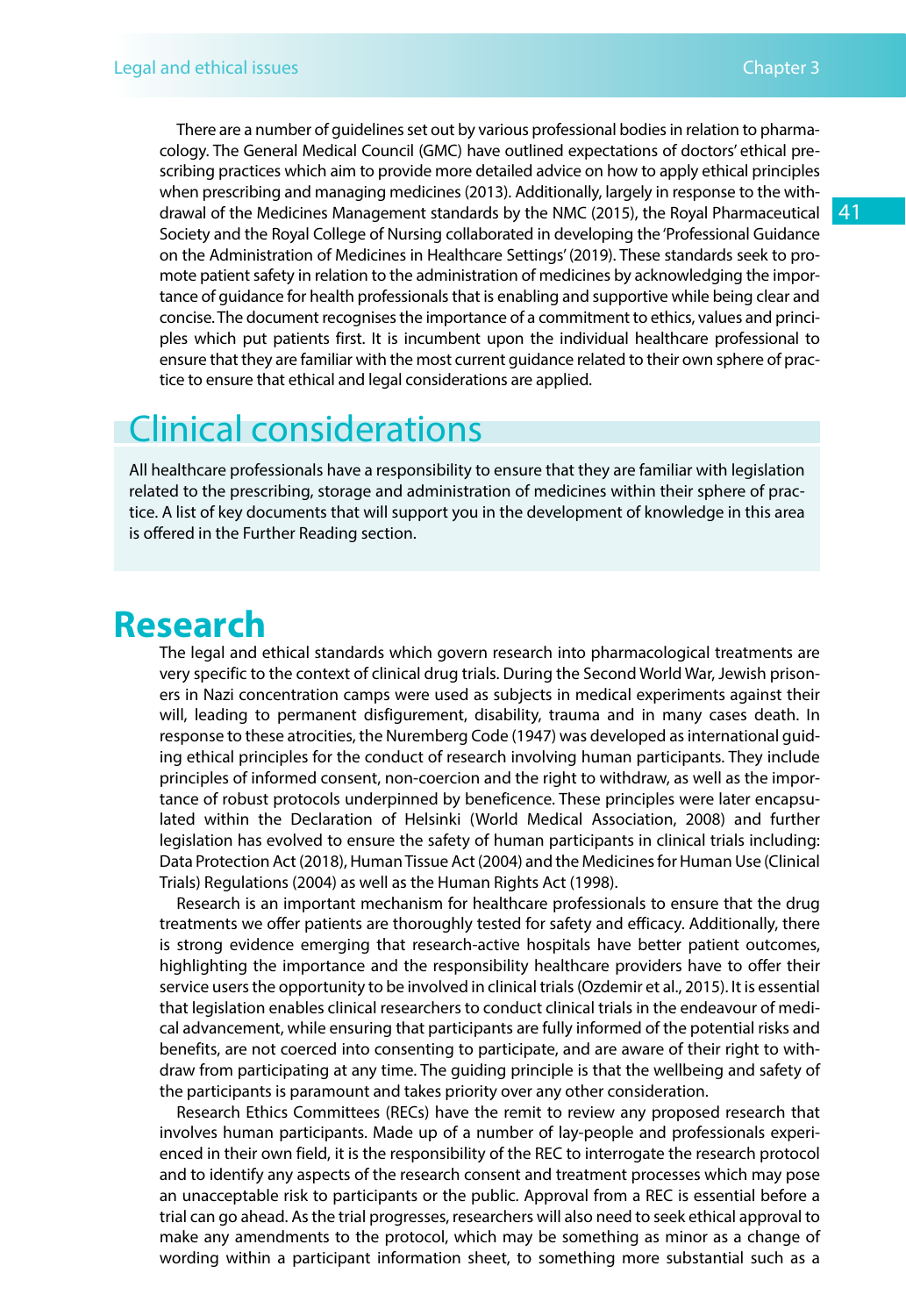change in the dose of medication to be administered. These changes will be implemented in line with Good Clinical Practice (GCP) principles (MHRA, 2012).

Despite these safeguards, there are notable incidences that have occurred in recent years related to the conduct of some clinical trials. For example, in 2006, volunteers in an early phase drug trial at the Northwick Park Hospital became seriously ill. The story became headline news after six participants reacted badly to the medication, suffering a severe immune response leading to organ failure and one participant requiring the amputation of his fingers. This led to a full investigation and the resulting report changed a number of practices in the running of drugs trials which sought to prevent this from happening again (Expert Scientific Group on Phase One Clinical Trials, 2006).

Fortunately, however, the ethical and legal frameworks which surround clinical research, limit these incidents and provide principles and guidance for the safe conduct of research and researchers.

### Skills in practice: How to use medical ethics

Not all decisions are made easily, and, in some cases, there are multiple factors that influence decision-making, such as personal experience, religion, regulatory codes, legal issues and so on. In practice, a practitioner will use a combination of all such factors to reach a decision; this is sometimes described as a systematic study of moral choices. In the first instance, the code of behaviour or conduct presented by a regulatory body is considered correct. Within healthcare, there are many examples of ethical decision-making process which include varying numbers of steps to follow. Overall, there is the general adoption of principle-based ethics to guide decisionmaking practice within healthcare, which is evident in this example.

**Step 1 – Ability to recognise an ethical issue.** Ask yourself: could this scenario or decision cause harm or damage to someone or some group? Are there choices between different alternatives; for example, a good and bad alternative or, maybe, two bads or two goods? Is this situation bigger than what is efficient? Or what is legal? What are your initial gut reactions? By considering the scenario on an emotive level you can recognise your own assumptions, values and biases so that you can set them aside before analysing the situation critically.

**Step 2 – Gathering the facts.** What facts are already known? What other relevant facts need to be gathered? Who are the relevant stakeholders within this scenario and its outcome? Has everyone involved been consulted? Are some concerns more important than others?

**Step 3. Evaluation of alternative options or actions.** Includes questions from a range of approaches. From a utilitarian approach ask: which actions/option do the least harm and produce the most good? Considering the deontological approach – which actions/option best respects all stakeholder rights? From a nursing approach, which actions/option treat people proportionately or equally? Which actions/option best serve the whole community and not just some if its members? From a virtue approach, also consider which actions/option lead me based on the type of person I want to be?

**Step 4. Make the decision.** When all approaches have been considered, which actions/option best addresses the scenario? Which action/option is best based on all the stakeholder core values? Consider what others might say when you have shared your chosen actions/option, can you justify your choice?

**Step 5. Carry out the actions/option chosen and reflect on the outcome.** Plan how your decision can be implemented with the upmost care, pay attention to any concerns raised by all of the stakeholders. Implement your plan and evaluate. Reflect on the results of your choice of decision and what have you learned from this specific scenario. Consider how the ethical problem could be prevented in the future.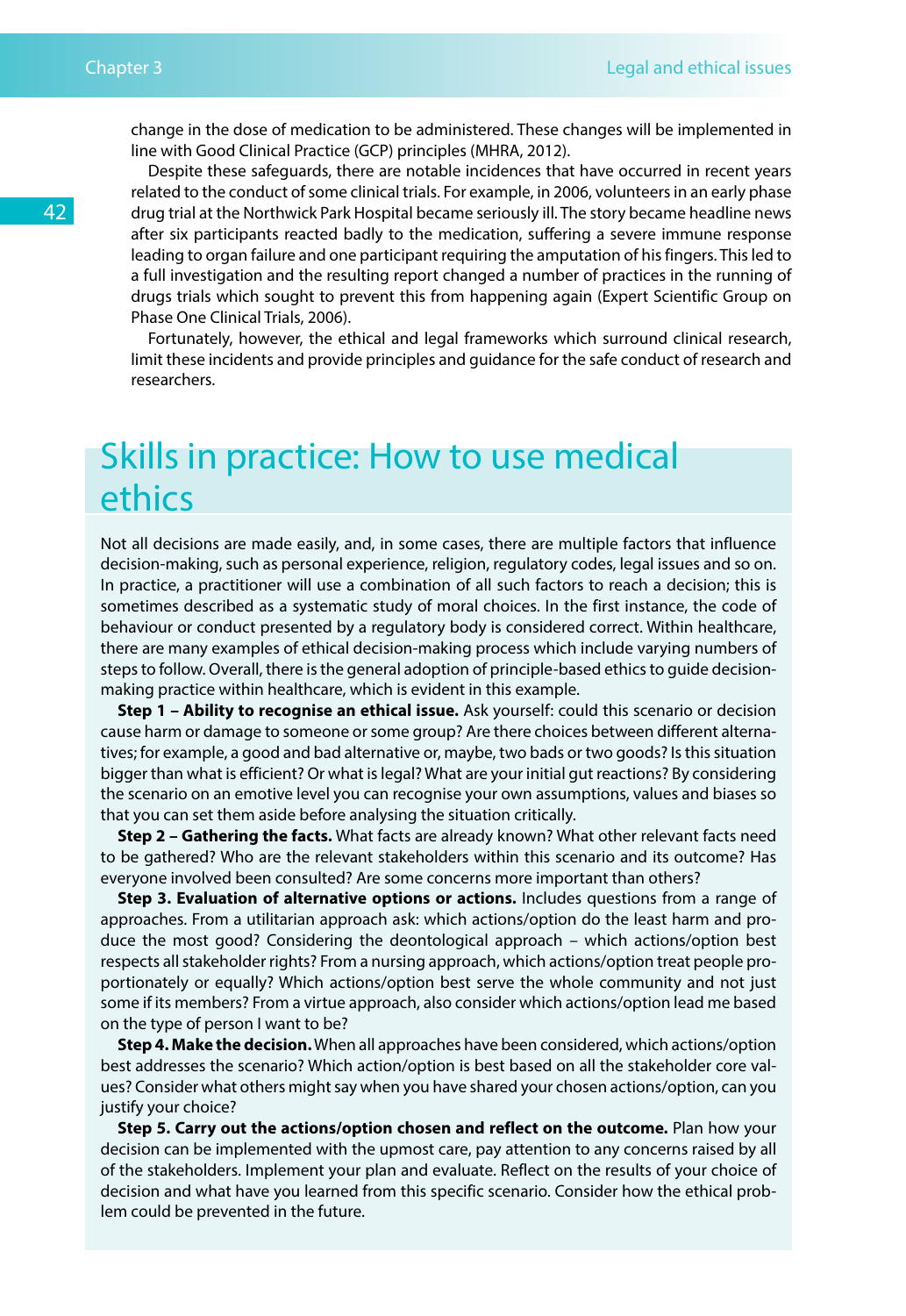#### Episode of care

Paul is a 65-year-old man who has attended the walk-in centre with a suspected oral infection. He is allergic to penicillin so is prescribed metronidazole 200mg twice daily for seven days. However, he smells strongly of alcohol and it states in his previous notes that he has had multiple admissions with alcohol-related injuries and has a chronic alcohol addiction. You as the nurse query this with the doctor who has prescribed the antibiotics, knowing that the British National Formulary (Joint Formulary Committee, 2019) indicates that alcohol and metronidazole are contraindicated and can cause a severe reaction. The doctor states that she has discussed this with Paul and he is aware that he must refrain from drinking alcohol for the course of the treatment. Consider this from an ethical perspective. While the treatment may be doing 'good' (beneficence), it has the potential to do harm (maleficence). It is imperative that health professionals discuss medication plans prior to treatment to ensure that patients are aware of the impact this will have on their daily activities. In Paul's case, it is highly unlikely that he will refrain from alcohol and could either take the metronidazole regardless, risking an adverse reaction, or he may decide to not take the antibiotics and risk further infection and possible sepsis. Key message? Ensure every decision made fully involves the patient and aligns with their own values and lifestyle.

### Episode of care

Maya is an 85-year-old woman who lives alone. She is usually independent with all of her activities of living and, although she does not like to leave the house, she is usually in good physical and mental health. Her daughter visits her three times a week and has noticed some increased confusion over the past few days. Today she has visited and felt it necessary to call the GP as Maya is extremely confused and smells strongly of malodorous urine. The GP refers her to the acute admissions unit with a suspected Urinary Tract Infection (UTI). Further tests are undertaken in hospital, but the admissions team decide to prescribe intravenous (IV), broad-spectrum antibiotics to treat the UTI as per the guidance from the National Institute for Health and Care Excellence (NICE NG109, 2018), which they hope will also alleviate the acute confusional state. However, Maya becomes very distressed when the nurse attempts to cannulate and Maya's daughter states that she does not consent to her mother receiving IV antibiotics. Maya has been assessed as an adult lacking capacity by health professionals. In accordance with the Mental Capacity Act (2005), she is cannulated and receives the IV antibiotics. Over the course of the next 24hours her condition improves and her acute confusional state dissipates. The health professionals have acted in accordance with legal standards. They have also balanced their duty to respect Maya's autonomy with their duty of care in ensuring beneficence (doing good by giving the required treatment in Maya's best interests) and non-maleficence (doing no harm by omitting care that was in her best interests).

#### **Conclusion**

This chapter has sought to outline the fundamental legal and ethical principles relating to pharmacology in healthcare. The three key components that underpin high-quality decisionmaking with and for patients in our care are related to the law, ethical principles and regulatory bodies. A variety of legislation has been discussed to offer an understanding and insight into how healthcare professionals manage and administer medicines within the confines of the law. The interplay of legislation, ethical principles and professional regulation is a fine balance that health professionals seek to strike in order to optimise the safety and efficacy of treatment.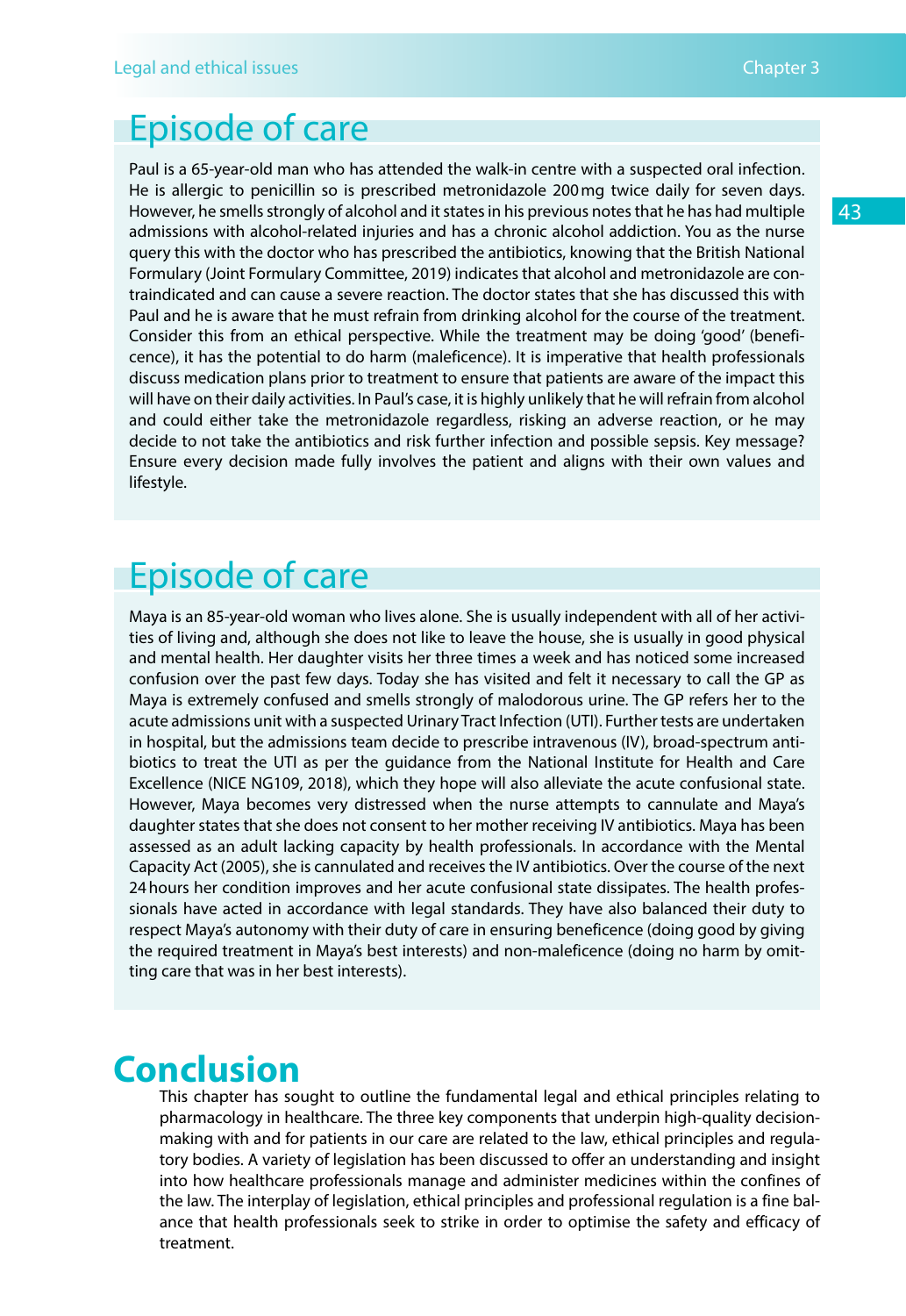Working in healthcare requires an acknowledgement of the areas of ambiguity and conflict that may be encountered; and while we seek to always 'do good', there are countless situations where this endeavour may be obstructed by other considerations such as patients' capacity or the wider public interest.

Acknowledgement of the issues that have been outlined within this chapter and a deeper understanding of how to apply the knowledge of ethical principles will ultimately improve practice and provide safer and higher quality patient care. It is incumbent upon all health professionals (and students) to act with integrity within these frameworks and to make individualised decisions which are in the patients' best interest and, wherever possible, fully informed.

#### **References**

Abortion Act (1967). Abortion Act. [www.legislation.gov.uk/ukpga/1967/87/contents](http://www.legislation.gov.uk/ukpga/1967/87/contents) (accessed 19 September 2019).

Baillie, L. and Black, S. (2015). *Professional Values in Nursing*. Florida, USA: Taylor & Francis Group. Beauchamp & Childress (2009). *Principles of Biomedical Ethics*, *6*e. Oxford: Oxford University Press. Bolam v Friern Hospital Management Committee (1957). 1 WLR 583.

- Corrigan, O. (2003). Empty ethics: the problem with informed consent. *Sociology of Health and Illness* 25 (3): 768–792.
- Data Protection Act (2018). Data Protection Act. [www.legislation.gov.uk/ukpga/2018/12/contents/](http://www.legislation.gov.uk/ukpga/2018/12/contents/enacted) [enacted](http://www.legislation.gov.uk/ukpga/2018/12/contents/enacted) (accessed 19 September 2019).

Deber, R., Kraetschmer, N., Urowitz, S. et al. (2007). Do people want to be autonomous patients? Preferred roles in treatment decision-making in several patient populations. *Health Expectations* **10**: 248–258.

- Declaration of Helsinki (2008). Ethical principles for medical research involving human subjects. [https://](https://www.who.int/bulletin/archives/79(4)373.pdf) [www.who.int/bulletin/archives/79%284%29373.pdf](https://www.who.int/bulletin/archives/79(4)373.pdf) (accessed 19 September 2019).
- Department of Health (2012). Compassion in practice. [https://www.england.nhs.uk/wp-content/uploads/](https://www.england.nhs.uk/wp-content/uploads/2012/12/compassion-in-practice.pdf) [2012/12/compassion-in-practice.pdf](https://www.england.nhs.uk/wp-content/uploads/2012/12/compassion-in-practice.pdf) (accessed 19 September 2019).
- Edwards, A. and Elwyn, G. (eds.) (2009). *Shared Decision-Making in Health Care. Achieving Evidence-Based Patient Choice*. Oxford: Oxford University Press.
- Expert Scientific Groups on Phase One Clinical Trials (2006). Final Report. [https://webarchive.nationalarchives.](https://webarchive.nationalarchives.gov.uk/20130105143109/http://www.dh.gov.uk/prod_consum_dh/groups/dh_digitalassets/@dh/@en/documents/digitalasset/dh_073165.pdf) [gov.uk/20130105143109/www.dh.gov.uk/prod\\_consum\\_dh/groups/dh\\_digitalassets/@dh/@en/](https://webarchive.nationalarchives.gov.uk/20130105143109/http://www.dh.gov.uk/prod_consum_dh/groups/dh_digitalassets/@dh/@en/documents/digitalasset/dh_073165.pdf) [documents/digitalasset/dh\\_073165.pdf](https://webarchive.nationalarchives.gov.uk/20130105143109/http://www.dh.gov.uk/prod_consum_dh/groups/dh_digitalassets/@dh/@en/documents/digitalasset/dh_073165.pdf) (accessed 19 September 2019).
- Family Law Reform Act (1969). Family Law Reform Act. [www.legislation.gov.uk/ukpga/1969/46](https://www.legislation.gov.uk/ukpga/1969/46) (accessed 12 September 2019).
- Fitzgerald, C. and Hurst, S. (2018). Implicit bias in healthcare professionals: a systematic review. *BMC Medical Ethics* **18** (19): 1–18.
- Francis, R. (2013). *Report of the Mid Staffordshire NHS Foundation Trust Public Enquiry*. London: Stationary **Office**
- General Medical Council (2013). Good practice in prescribing and managing medicines and devices. [https://www.gmc-uk.org/-/media/documents/prescribing-guidance\\_pdf-59055247.pdf?la=en](https://www.gmc-uk.org/-/media/documents/prescribing-guidance_pdf-59055247.pdf?la=en)  (accessed 19 September 2019).
- Gillick v West Norfolk and Wisbech area Health Authority and Department of Health and Social Security (1985). Landmark decision for children's rights. *Childright* **22**: 11–18.

Glass v United Kingdom (2004). App. No 61827/00, 39 Eur. H.R.Rep. 15.

- Goyal, M.K., Kuppermann, M., Cleary, S. et al. (2015). Racial disparities in pain management of children with appendicitis in emergency departments. *JAMA Pediatrics* **169** (11): 996–1002.
- Hall, A. (2017). Using legal ethics to improve implicit bias in prosecutorial discretion. *Journal of the Legal Profession* **42** (1): 111–126.
- Herring, J. (2018). *Medical Law and Ethics*. Oxford: Oxford University Press.
- Human Rights Act (1998). Human Rights Act. [www.legislation.gov.uk/ukpga/1998/42/contents](http://www.legislation.gov.uk/ukpga/1998/42/contents) (accessed 19 September 2019).
- Human Tissue Act (2004). Human Tissue Act. [www.legislation.gov.uk/ukpga/2004/30/contents](http://www.legislation.gov.uk/ukpga/2004/30/contents) (accessed 19 September 2019).
- Joint Formulary Committee (2019). British National Formulary.<https://bnf.nice.org.uk> (accessed October 2019).
- Kelly, D. and Roedderts, E. (2008). Racial cognition and the ethics of implicit bias. *Philosophy Compass* **3** (3): 522–540.
- Lang, K.R., Dupree, C., Kon, A. et al. (2016). Calling out implicit bias as a harm in pediatric care. *Cambridge Quarterly of Healthcare Ethics* **25**: 540–552.
- Medicines & Healthcare products Regulatory Agency (2012). *Good Clinical Practice Guide*. London: TSO.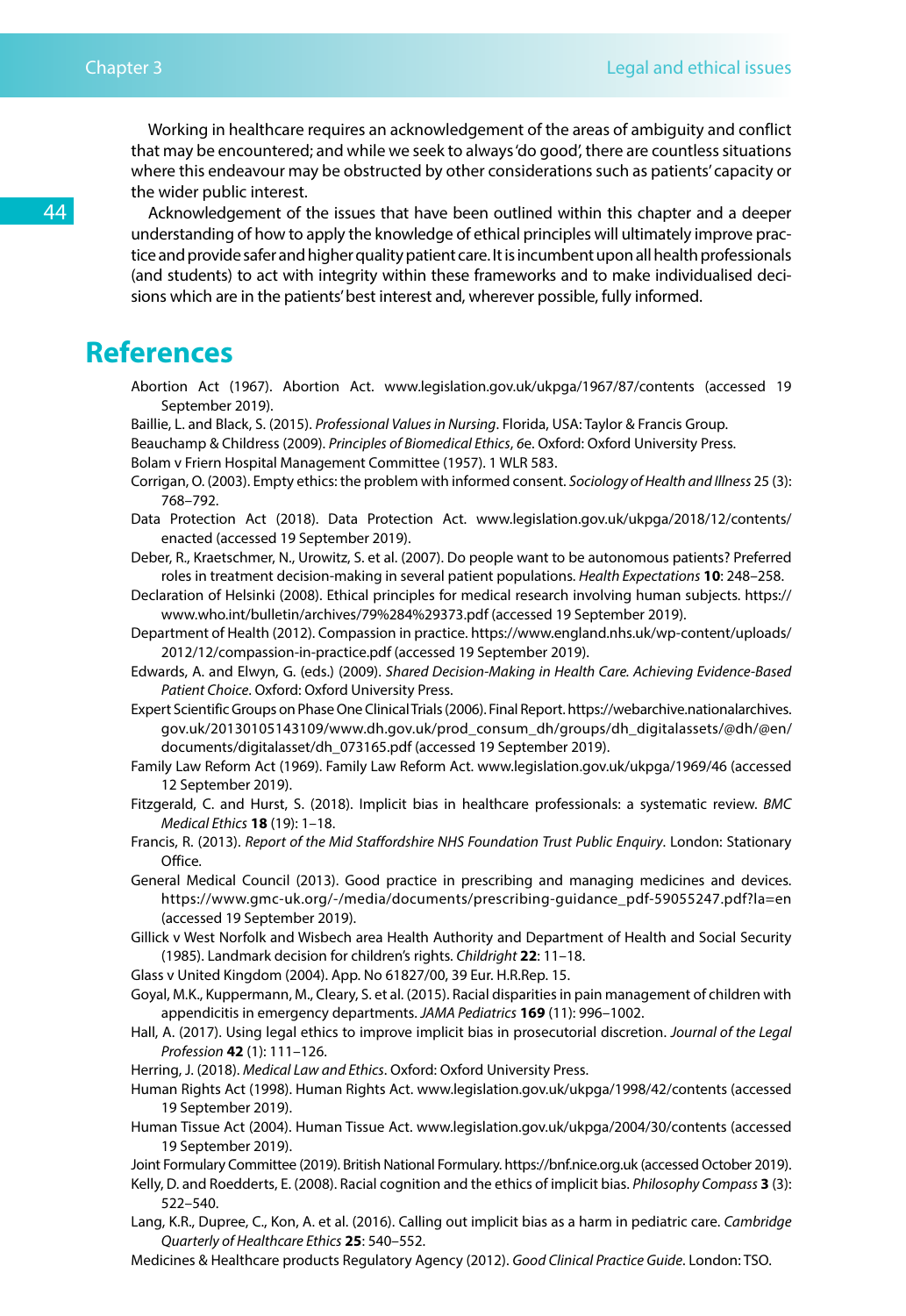- Medicines for Human Use (Clinical Trials) Regulations (2004). Medicines for Human Use. [www.legislation.](http://www.legislation.gov.uk/uksi/2004/1031/contents/made) [gov.uk/uksi/2004/1031/contents/made](http://www.legislation.gov.uk/uksi/2004/1031/contents/made) (accessed 19 September 2019).
- Mental Capacity Act (2005). Mental Capacity Act. [www.legislation.gov.uk/ukpga/2005/9/contents](http://www.legislation.gov.uk/ukpga/2005/9/contents) (accessed 19 September 2019).
- Merino, Y., Adams, L., and Hall, W.J. (2018). Implicit bias and mental health professionals: priorities and direction for research. *Psychiatric Services* **69** (6): 723–725.
- National Health Service Improvement (2019). Clinical negligence and litigation. [https://improvement.nhs.](https://improvement.nhs.uk/resources/clinical-negligence-and-litigation/) [uk/resources/clinical-negligence-and-litigation](https://improvement.nhs.uk/resources/clinical-negligence-and-litigation/) (accessed 4 September 2019).
- National Institute of Health and Care Excellence (2018). Guideline 109 Urinary Tract infection (lower): antimicrobial prescribing. [www.nice.org.uk/guidance/ng109](https://www.nice.org.uk/guidance/ng109) (accessed 4 September 2019).
- Nuremberg Code (1947). Trials of war criminals before the Nuernberg [sic] military tribunals volume 2 "The medical case". [https://www.loc.gov/rr/frd/Military\\_Law/pdf/NT\\_war-criminals\\_Vol-II.pdf](https://www.loc.gov/rr/frd/Military_Law/pdf/NT_war-criminals_Vol-II.pdf) (accessed 19 September 2019).

Nursing & Midwifery Council (2015). Standards for medicines management. [http://NMC.org.uk.](http://nmc.org.uk/)

- Nursing & Midwifery Council (2018). The Code: Professional standards of practice and behaviour for nurses, midwives and nursing associates. [www.nmc.org.uk/globalassets/sitedocuments/nmc-publications/](https://www.nmc.org.uk/globalassets/sitedocuments/nmc-publications/nmc-code.pdf) [nmc-code.pdf](https://www.nmc.org.uk/globalassets/sitedocuments/nmc-publications/nmc-code.pdf) (accessed 19 September 2019).
- Nursing & Midwifery Council and General Medical Council (2015). Openness and honesty when things go wrong: the professional duty of candour.<https://tinyurl.com/zpdk7mk> (accessed July 2020).
- Ozdemir, B.A., Karthikesalingam, A., Sinha, S. et al. (2015). Research activity and the association with mortality. *PLoS One* **10** (2): e0118253.<https://doi.org/10.1371/journal.pone.0118253>.
- Pellegrino, E.D. (1988). *For the Patient's Good: The Restoration of Beneficence in Health Care*. Oxford University **Press**
- Public Health England (2019). *Measles: guidance, data and analysis* available at: [https://www.gov.uk/government/](https://www.gov.uk/government/collections/measles-guidance-data-and-analysis#epidemiology) [collections/measles-guidance-data-and-analysis#epidemiology](https://www.gov.uk/government/collections/measles-guidance-data-and-analysis#epidemiology) (accessed 12 September 2019).
- Puddifoot, K. (2017). Dissolving the epistemic/ethical dilemma over implicit bias. *Philosophical Explorations* **20** (1): S73–S93.
- Royal Pharmaceutical Society and Royal College of Nursing (2019). Professional guidance on the administration of medicines in healthcare settings. [https://www.rpharms.com/Portals/0/RPS%20document%20](https://www.rpharms.com/Portals/0/RPS document library/Open access/Professional standards/SSHM and Admin/Admin of Meds prof guidance.pdf?ver=2019-01-23-145026-567) [library/Open%20access/Professional%20standards/SSHM%20and%20Admin/Admin%20of%20](https://www.rpharms.com/Portals/0/RPS document library/Open access/Professional standards/SSHM and Admin/Admin of Meds prof guidance.pdf?ver=2019-01-23-145026-567) [Meds%20prof%20guidance.pdf?ver=2019-01-23-145026-567 \(](https://www.rpharms.com/Portals/0/RPS document library/Open access/Professional standards/SSHM and Admin/Admin of Meds prof guidance.pdf?ver=2019-01-23-145026-567)accessed 19 September 2019).
- Samanta, J. and Samanta, A. (2011). *Medical Law*. Basingstoke: Palgrave Macmillan.
- Stewart, M. and Brown, J. (2001). Patient-centredness in medicine. In: *Evidence-Based Patient Choice* (eds. A. Edwards and G. Elwyn). London: Oxford University Press.
- Stone, J. and Moskowitz, G.B. (2011). Non-conscious bias in medical decision-making: what can be done to reduce it. *Medical Education* **45**: 768–776.
- Studdert, D., Mello, M., Sage, W. et al. (2005). Defensive medicine among high-risk specialist physicians in a volatile malpractice environment. *JAMA: The Journal of the American Medical Association* **293**: 2609–2617.
- Velasquez, M., Andre C., Shanks, S. et al (1988). Ethics and virtue. [https://www.scu.edu/ethics/ethics](https://www.scu.edu/ethics/ethics-resources/ethical-decision-making/ethics-and-virtue/)[resources/ethical-decision-making/ethics-and-virtue](https://www.scu.edu/ethics/ethics-resources/ethical-decision-making/ethics-and-virtue/) (accessed 19 September 2019).
- World Medical Association (2008). World Medical Association Declaration of Helsinki. Ethical Principles for Medical Research Involving Human Subjects. https://www.wma.net/wp-content/uploads/2016/11/ DoH-Oct2008.pdf (accessed 19 September 2019).
- Williamson, C. (2010). *Towards the Emancipation of Patients. Patients' Experiences and the Patient Movement*. Bristol: Policy Press.

#### **Further reading**

**Useful reads:** [Medical Protection www.medicalprotection.org/uk/hub/ethics](https://www.medicalprotection.org/uk/hub/ethics).

- Specialist Pharmacy Service (2018). Medicines Matters: A guide to the prescribing, supply and administration of medicines (in England) (2018). [https://www.sps.nhs.uk/wp-content/uploads/2018/10/](https://www.sps.nhs.uk/wp-content/uploads/2018/10/Medicines-Matters-september-2018-1.pdf) [Medicines-Matters-september-2018-1.pdf](https://www.sps.nhs.uk/wp-content/uploads/2018/10/Medicines-Matters-september-2018-1.pdf)
- Royal Pharmaceutical Society and Royal College of Nursing (2019). Professional Guidance on the Administration of Medicines in Healthcare settings). [https://www.rpharms.com/Portals/0/RPS%20](https://www.rpharms.com/Portals/0/RPS document library/Open access/Professional standards/SSHM and Admin/Admin of Meds prof guidance.pdf?ver=2019-01-23-145026-567) [document%20library/Open%20access/Professional%20standards/SSHM%20and%20Admin/](https://www.rpharms.com/Portals/0/RPS document library/Open access/Professional standards/SSHM and Admin/Admin of Meds prof guidance.pdf?ver=2019-01-23-145026-567) [Admin%20of%20Meds%20prof%20guidance.pdf?ver=2019-01-23-145026-567](https://www.rpharms.com/Portals/0/RPS document library/Open access/Professional standards/SSHM and Admin/Admin of Meds prof guidance.pdf?ver=2019-01-23-145026-567).
- Royal Pharmaceutical Society (2018). Professional Guidance on the safe and secure handling of medicines. [https://www.rpharms.com/recognition/setting-professional-standards/safe-and-secure-handling](https://www.rpharms.com/recognition/setting-professional-standards/safe-and-secure-handling-of-medicines/professional-guidance-on-the-safe-and-secure-handling-of-medicines?welcome=true)[of-medicines/professional-guidance-on-the-safe-and-secure-handling-of-medicines?](https://www.rpharms.com/recognition/setting-professional-standards/safe-and-secure-handling-of-medicines/professional-guidance-on-the-safe-and-secure-handling-of-medicines?welcome=true) [welcome=true.](https://www.rpharms.com/recognition/setting-professional-standards/safe-and-secure-handling-of-medicines/professional-guidance-on-the-safe-and-secure-handling-of-medicines?welcome=true)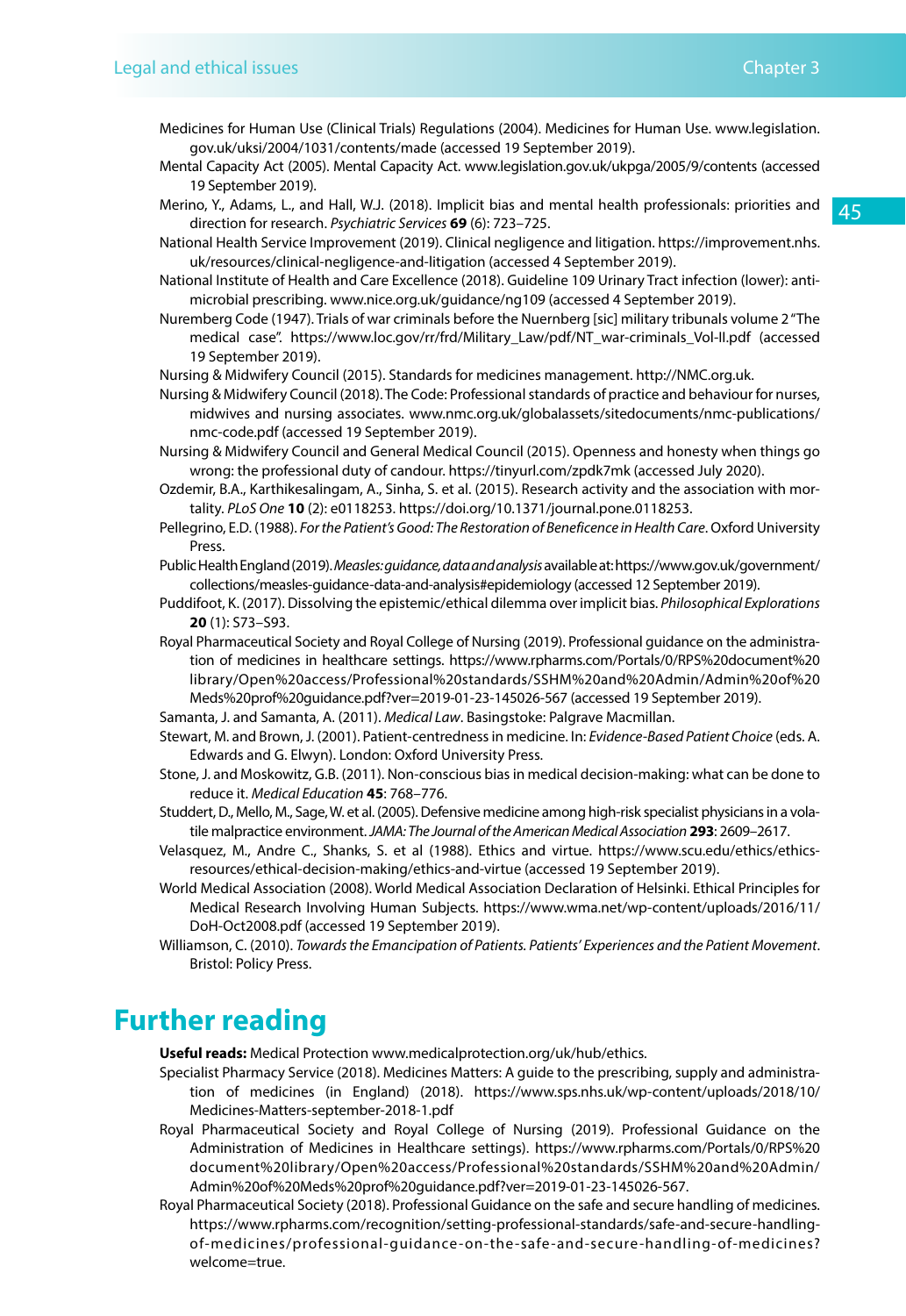46

# **Multiple choice questions**

- **1.** Common Law is also known as:
	- **(a)** Criminal Law
	- **(b)** Case Law
	- **(c)** Statute Law
	- **(d)** All of the above
- **2.** Failure to act with reasonable care could result in healthcare staff being held responsible in which courts:
	- **(a)** Criminal Court
	- **(b)** Civil Court
	- **(c)** Civil and Criminal Court
	- **(d)** Family Court
- **3.** What year did the Medicines Act become statute?
	- **(a)** 1966
	- **(b)** 1967
	- **(c)** 1968
	- **(d)** None of the above
- **4.** Utilitarian theory considers:
	- **(a)** The greatest good for the greatest number
	- **(b)** Your duty of care takes priority over any other considerations
	- **(c)** How we ought to behave and seek relationships
	- **(d)** All of the above
- **5.** When adopting principle-based ethics to guide your decision-making, where do you need to gather the facts from?
	- **(a)** From all the stakeholders involved within the scenario
	- **(b)** From what is already known
	- **(c)** From other facts that are relevant from other scenarios
	- **(d)** All of the above
- **6.** Sensitive topics such as abortion can lead to the practitioner having \_\_\_\_\_\_\_\_\_\_\_ dilemma:
	- **(a)** an Ethical
	- **(b)** a Clinical
	- **(c)** a Legal
	- **(d)** All of the above
- **7.** Implicit means:
	- **(a)** Hidden
	- **(b)** Obvious
	- **(c)** Available
	- **(d)** Explicit
- **8.** Elements of Implicit Bias include:
	- **(a)** Stereotypes
	- **(b)** Prejudices
	- **(c)** Stereotypes and prejudices
	- **(d)** Impartialities
- **9.** Healthcare professionals harbour a **Same School** level of implicit bias as the general population:
	- **(a)** Lower
	- **(b)** Higher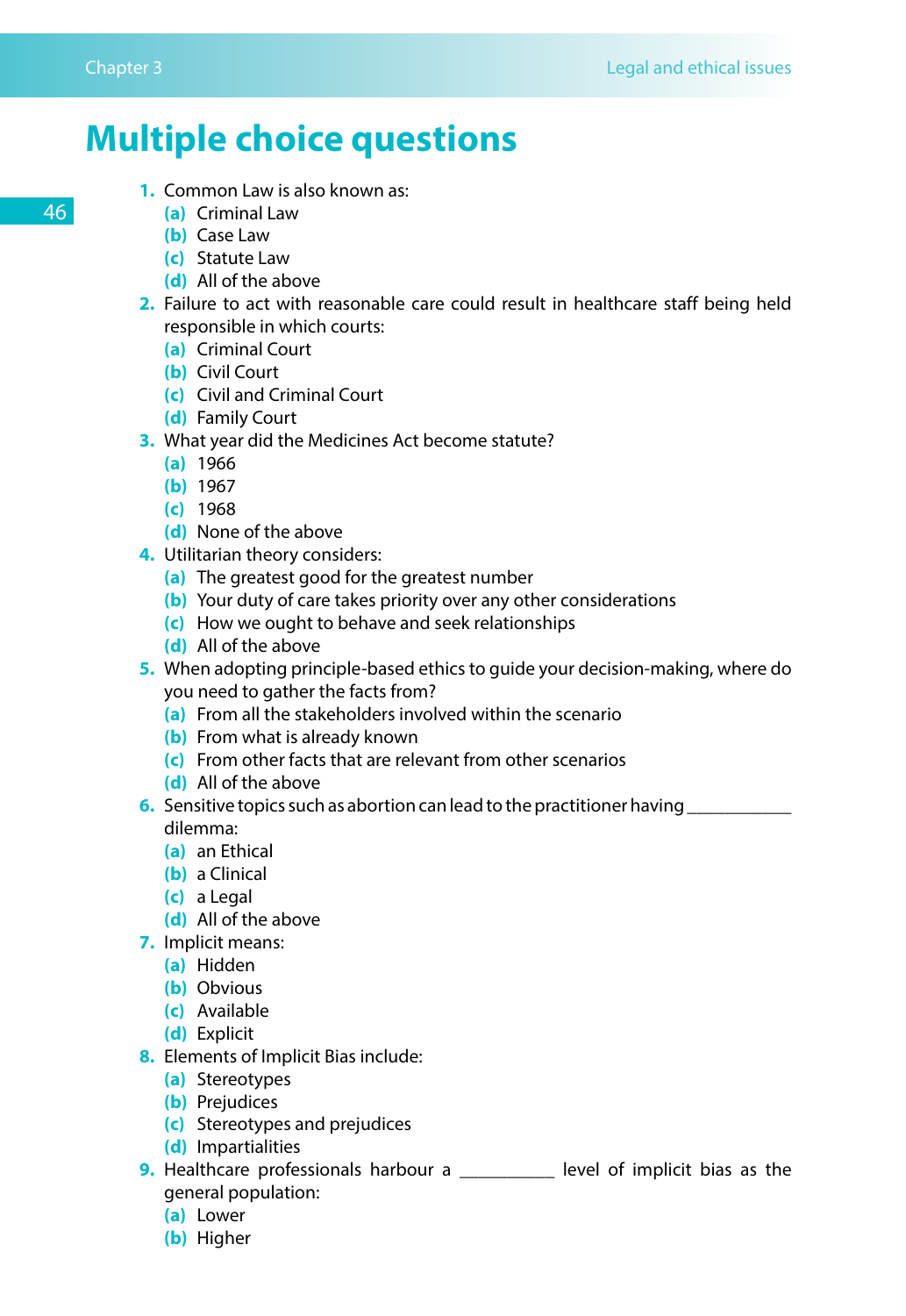- **(c)** Equal
- **(d)** None of the above
- **10.** The influences of implicit bias on the practitioner's professional behaviour include:
	- **(a)** Making the client feel uncomfortable
	- **(b)** Helping them access services
	- **(c)** Correct diagnoses and treatment
	- **(d)** Patient concordance
- **11.** What is the Bolam test?
	- **(a)** A test to assess patients' capacity
	- **(b)** The opinion of a professional body as to whether the action was accepted practice
	- **(c)** An assessment of competency of a patient under 16
	- **(d)** All of the above
- **12.** Shared decision-making:
	- **(a)** Is an approach to care that increases patient engagement in treatment
	- **(b)** Improves patient engagement with care and treatment
	- **(c)** Reduces medico-legal claims
	- **(d)** All of the above
- **13.** What is distributive justice in relation to healthcare?
	- **(a)** The fair and equal distribution of health resources
	- **(b)** The 'postcode lottery'
	- **(c)** An assessment of patient need
	- **(d)** All of the above
- **14.** Why is research in healthcare so important?
	- **(a)** To test drugs for safety and efficacy
	- **(b)** To develop better treatments for patients
	- **(c)** To improve outcomes for patients
	- **(d)** All of the above
- **15.** What must professionals do in order to abide by the 'Duty of Candour'?
	- **(a)** Tell the patient when a serious incident has occurred
	- **(b)** Inform patients and their families of everything related to the patient's care at all costs
	- **(c)** Apologise to patients
	- **(d)** All of the above

# **Find out more**

The following is a list of considerations, guiding legislation and ethical frameworks for safe and effective practice. Find out more about each of these and make notes in the section provided about what each of these involve and how it impacts upon the care of patients.

| <b>The consideration</b>       | <b>Your notes</b> |
|--------------------------------|-------------------|
| Mental Capacity Act (2005)     |                   |
| Burden of proof for negligence |                   |

47